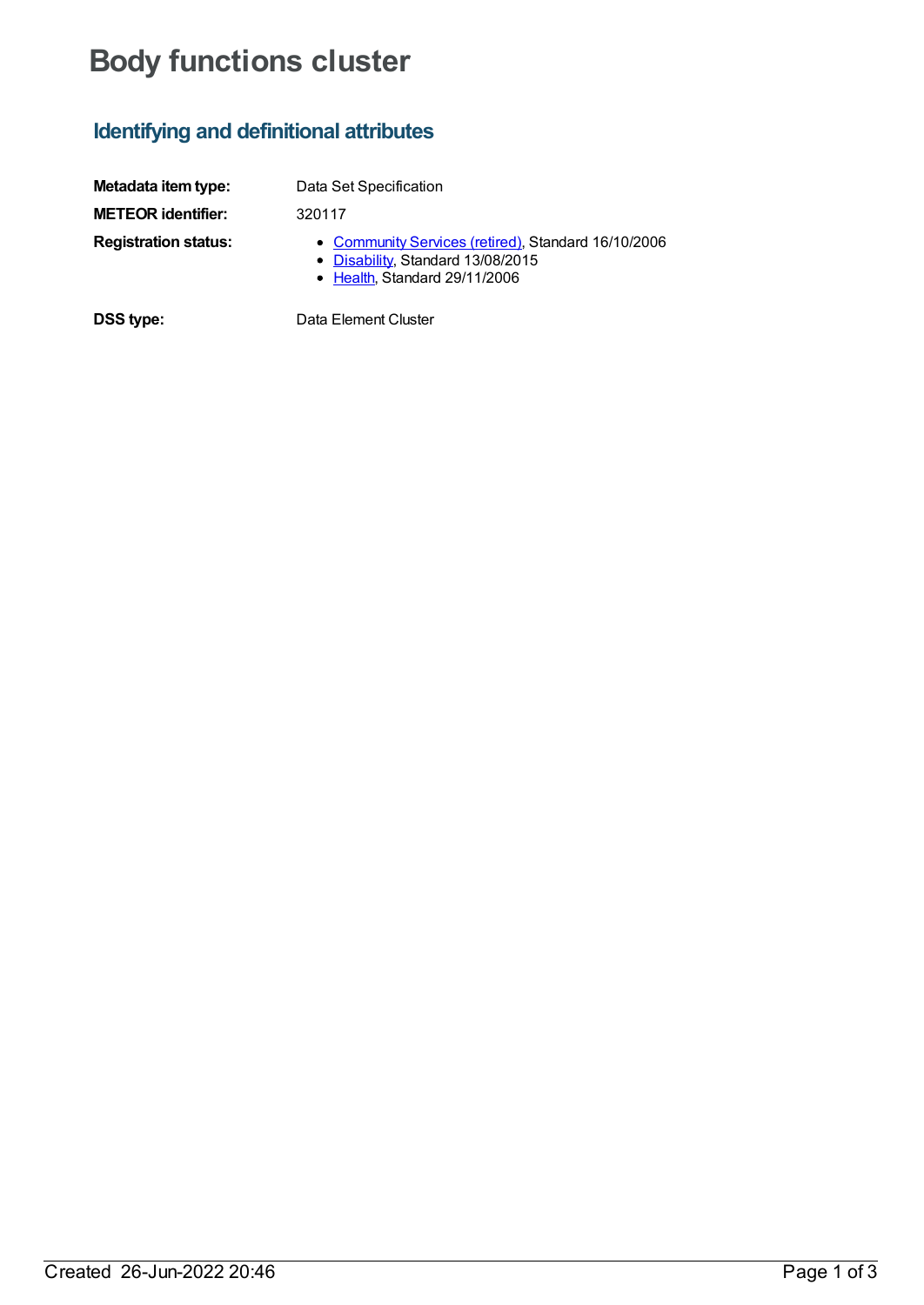**Scope:** This data cluster is one of four clusters that make up the Functioning and Disability DSS. To ensure a complete description of human functioning it is recommended that it be collected along with the following three clusters over time and by a range of health and community care providers:

- 1. Body Structures cluster
- 2. Activities and Participation cluster
- 3. Environmental factors cluster

Body functions are the physiological functions of body systems (including psychological functions). The term 'body' refers to the human organism as a whole; hence it includes the brain and its functions, that is, the mind.

The Body functions cluster collects information on the presence and extent of impairment of the eight body function domains listed below:

- 1. Mental functions
- 2. Sensory functions and pain
- 3. Voice and speech functions
- 4. Functions of the cardiovascular, haematological, immunological and respiratory systems
- 5. Functions of the digestive, metabolic and the endocrine system
- 6. Genitourinary and reproductive functions
- 7. Neuromusculoskeletal and movement-related functions
- 8. Functions of the skin and related structures

Impairments of body functions, as defined in the ICF, are problems in body functions such as a loss or significant departure from population standards or averages. The ICD uses impairment as 'signs and symptoms', a 'component of disease' or sometimes 'reason for contact with health services'.

Impairments are recorded in terms of their extent or magnitude, nature and/or location. Determination of impairment is undertaken primarily by those qualified to evaluate physical and mental functioning or structure according to these standards.

Impairments should be detectable or noticeable by others or the person by direct observation or by inference from indirect observation. Impairments are not the same as the underlying pathology, but are manifestations of that pathology.

Impairments can be temporary or permanent; progressive, regressive or static; intermittent or continuous. The deviation from the population norm may be slight or severe and may fluctuate over time. Impairments may result in other impairments.

Impairments may be part, or an expression of a health condition, but do not necessarily indicate that a disease is present or that the individual should be regarded as sick.

The use of this cluster to collect information on impairments of body functions should enhance data quality for medical purposes as well as for a range of purposes related to human functioning. This data cluster should be complementary to information on diseases.

The information collected in the Body functions cluster may also indicate the sorts of interventions that could result in improved functioning. This could be in the form of rehabilitation, health-related interventions, equipment, or support for example.

#### **Collection and usage attributes**